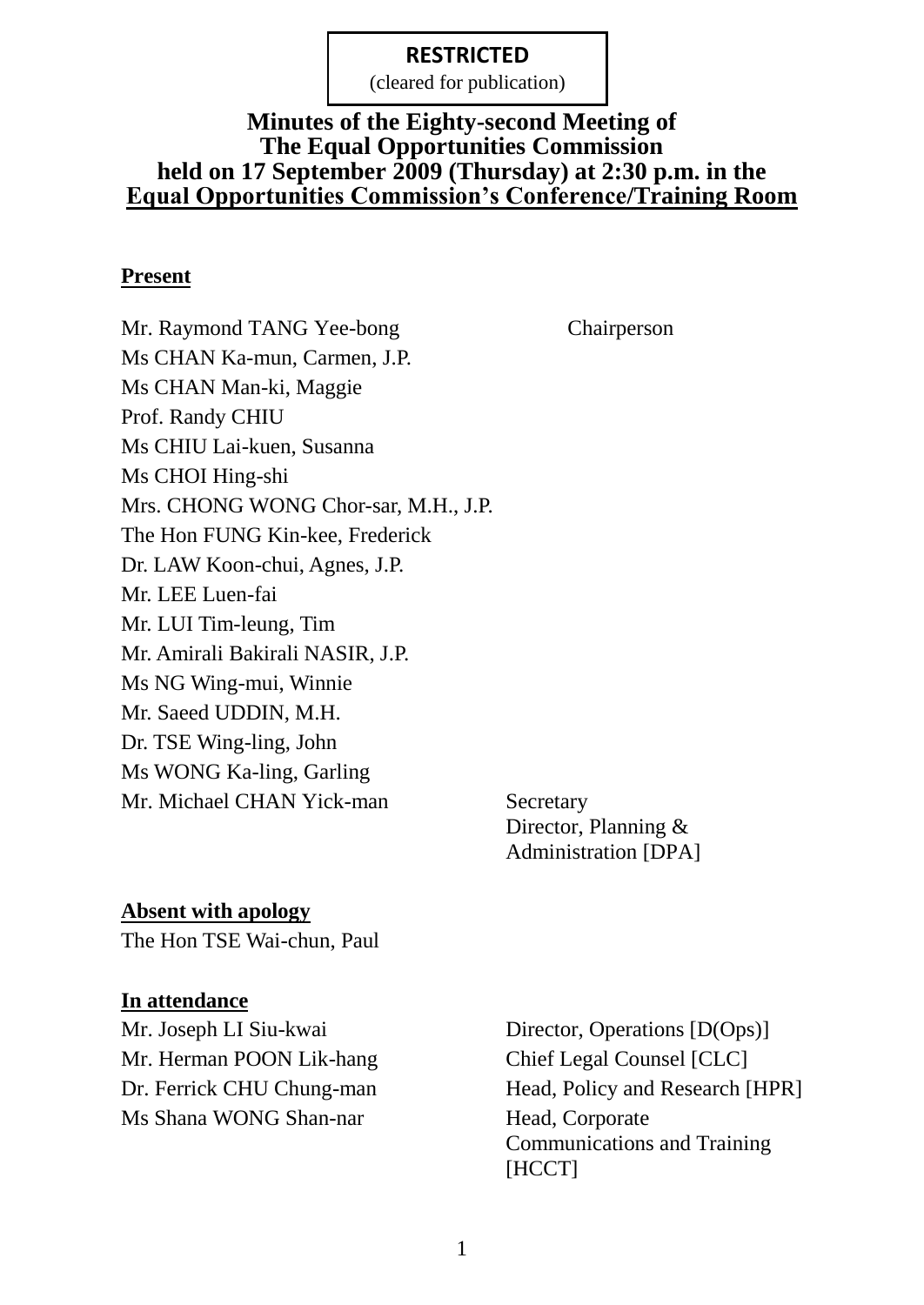(cleared for publication)

Miss Kerrie TENG Accountant [ACCT]

Miss Gloria YU Wai-ling Senior Equal Opportunities Officer, Administration & Personnel [SAP]

KPMG [KPMG]

Mr. Peter Wong Mr. Simon Wong

## **I. Introduction**

1. The Chairperson (C/EOC) welcomed all Commission Members (Members) and representatives of EOC's external auditors KPMG, Messrs. Peter WONG and Simon WONG to the 82<sup>nd</sup> Meeting.

2. Apology for absence was received from The Hon TSE Wai-chun due to business commitment overseas.

3. C/EOC informed the Meeting that a press release would be issued after the meeting to highlight major areas of work carried out since the last meeting and discussed at this meeting.

4. The Meeting proceeded to consider "Approval of the Audited Accounts for the Year Ended 31 March 2009" (Agenda Item No. 6) first so that representatives of EOC's external auditor could be excused after the discussion.

## **II. Approval of the Audited Accounts for the Year Ended 31 March 2009** (EOC Paper No. 17/2009, Agenda Item No. 6)

5. Members noted that the Audited Accounts for the Year Ended 31 March 2009 had been considered at an expanded A&FC Meeting held on 22 August 2009, in which Mr A B NASIR, non A&FC Member had also attended and representatives of EOC's external auditors KPMG, Messrs. Peter WONG and Simon WONG were present and helped answer questions. Major questions raised by Members present at that A&FC Meeting and the answers provided were summarized at Annex D to the said EOC Paper for Members' consideration. C/EOC invited the ACCT and Messrs. Peter and Simon WONG to highlight the important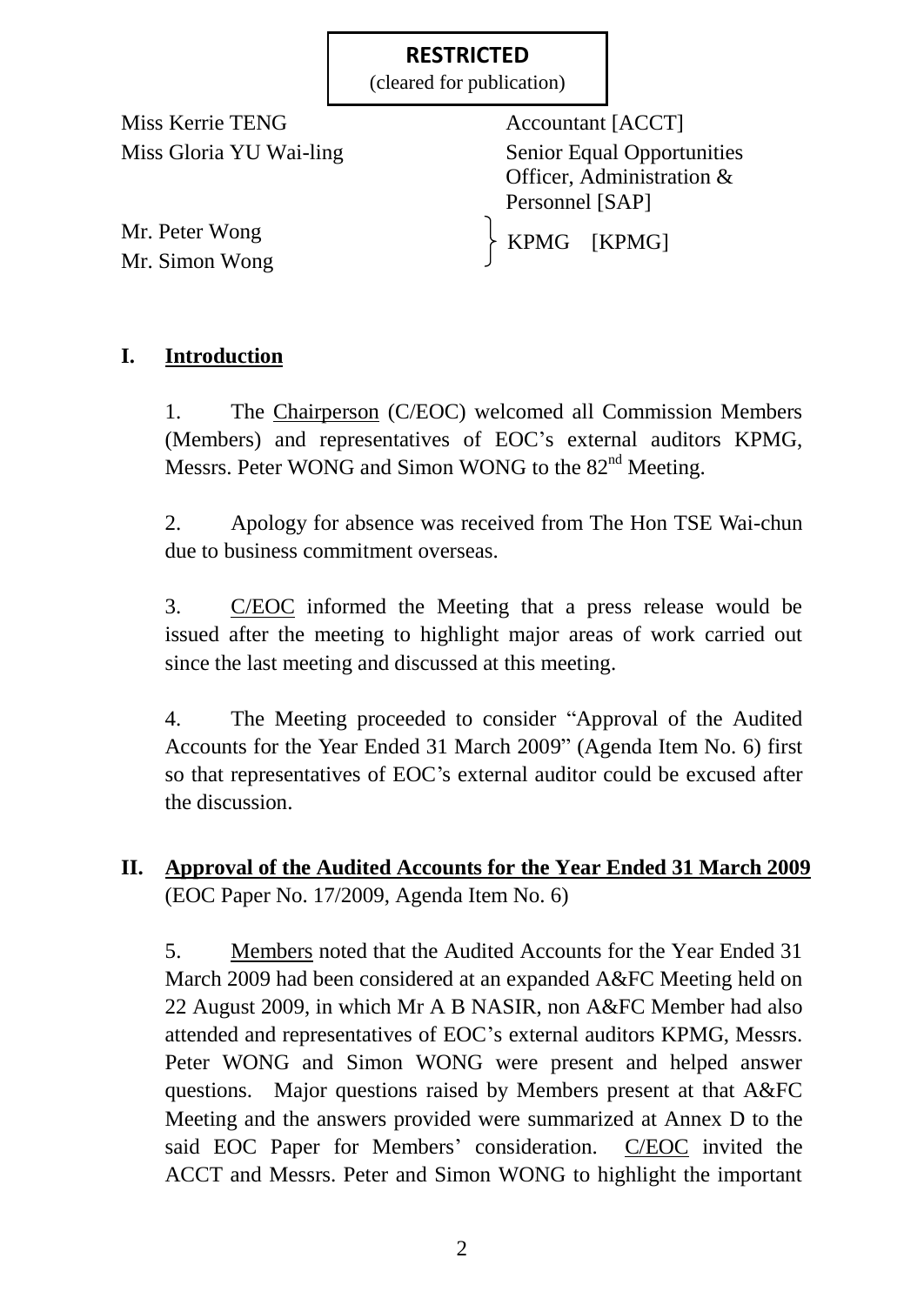(cleared for publication)

points for the year's accounts.

# *(Ms CHOI Hing-shi joined the meeting at this juncture.)*

6. ACCT went over with Members important points of this year's account, the questions raised in the A&FC Meeting held on 22 August 2009 and the answers provided as contained in Annex D.

7. ACCT explained that KPMG had audited the accounts of the EOC for the year ended 31 March 2009 and prepared two sets of audited accounts for the year end for EOC's approval, namely the Annual Financial Report for the year ended 31 March 2009, which was prepared in compliance with the Guidelines on the Management and Control of Government Funding for Subvented Organisations issued by the Government and in accordance with the accounting policies adopted by the Commission (yellow copy at Annex A to EOC Paper No. 17/2009), and the Financial Statements for the year ended 31 March 2009, which was prepared in accordance with the Hong Kong Financial Reporting Standards for incorporation into EOC's annual report (green copy at Annex B to EOC Paper No. 17/2009).

# *(Ms Winnie NG and The Hon Frederick FUNG joined the meeting at this juncture.)*

8. In the first set of the audited accounts (Annex A), KPMG had expressed its opinion that the Annual Financial Report had been properly prepared, in all material respects, in accordance with the accounting policies adopted by the Commission. In the second set of the audited accounts (Annex B), KPMG's opinion was that the Financial Statements gave a true and fair view of the state of affairs of the Commission as at 31 March 2009 and of its deficit and cash flows for the year then ended in accordance with Hong Kong Financial Reporting Standards.

9. Given that EOC was a public organization, and given the trend towards greater transparency and disclosure of information, Mr. Peter WONG suggested that after relevant considerations on the possible benefits and costs to be incurred, the EOC might consider including additional voluntary disclosure such as fees and allowances to Members,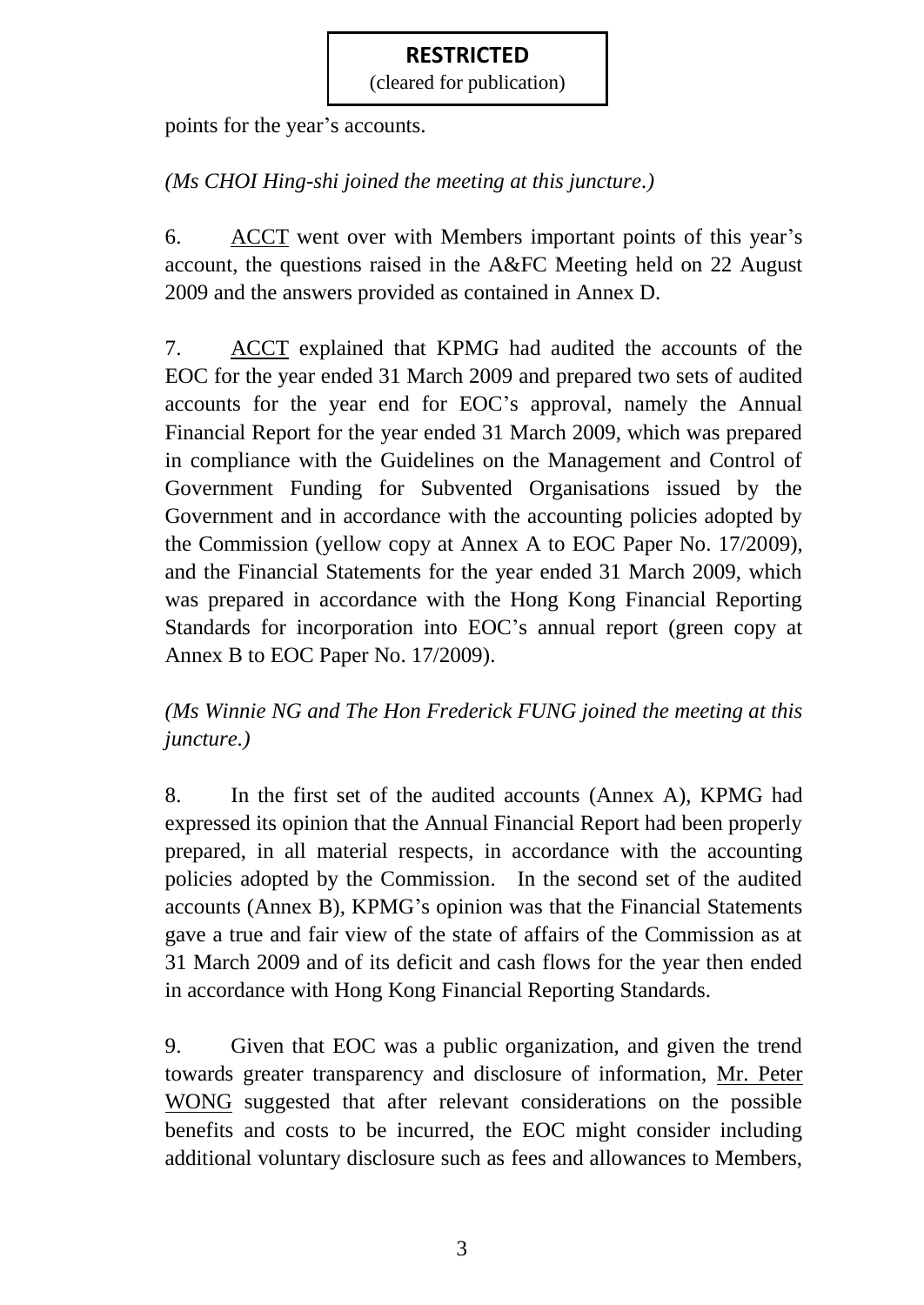(cleared for publication)

Members' attendance in EOC's Committees and their attendance at Board and Committee meetings in its annual report in the future and implement a formal annual process through its internal legal department that specifically reviewed compliance with all relevant legal laws and regulations in its operations and process.

10. Members raised questions on EOC's annual leave policy, the short-term contract staff costs, cable television charges, procedures on disposal of written-off items, death and disability insurance expenses, legal fees and reimbursement of costs from legal litigation, electricity expenses and expenses on staff training. Relevant information and explanations were given during the meeting by respective EOC staff. Members noted that the EOC office would consider setting targets to reduce electricity costs, reviewing the cable television service subscription and policies on briefing out of legal cases and staff training in the coming year.

11. Members raised no further questions on the audited accounts. The EOC's Audited Accounts for the Year Ended 31 March 2009 were approved by the EOC Board.

12. C/EOC thanked Messrs. Peter WONG and Simon WONG for their attendance.

*(Messrs. Peter WONG, Simon WONG left the meeting at this juncture.)*

## **III. Confirmation of Minutes**

(Agenda Item No. 1)

13. The Minutes of the 81<sup>st</sup> (Special) Meeting held on 25 June 2009 issued to Members on 15 July 2009 were confirmed without amendments. The revised Minutes of the  $80<sup>th</sup>$  Meeting held on 18 June 2009 incorporated Members' comments and re-issued to them on 9 September 2009 were also confirmed without further amendments.

## **IV. Matters Arising**

(Agenda Item No. 2)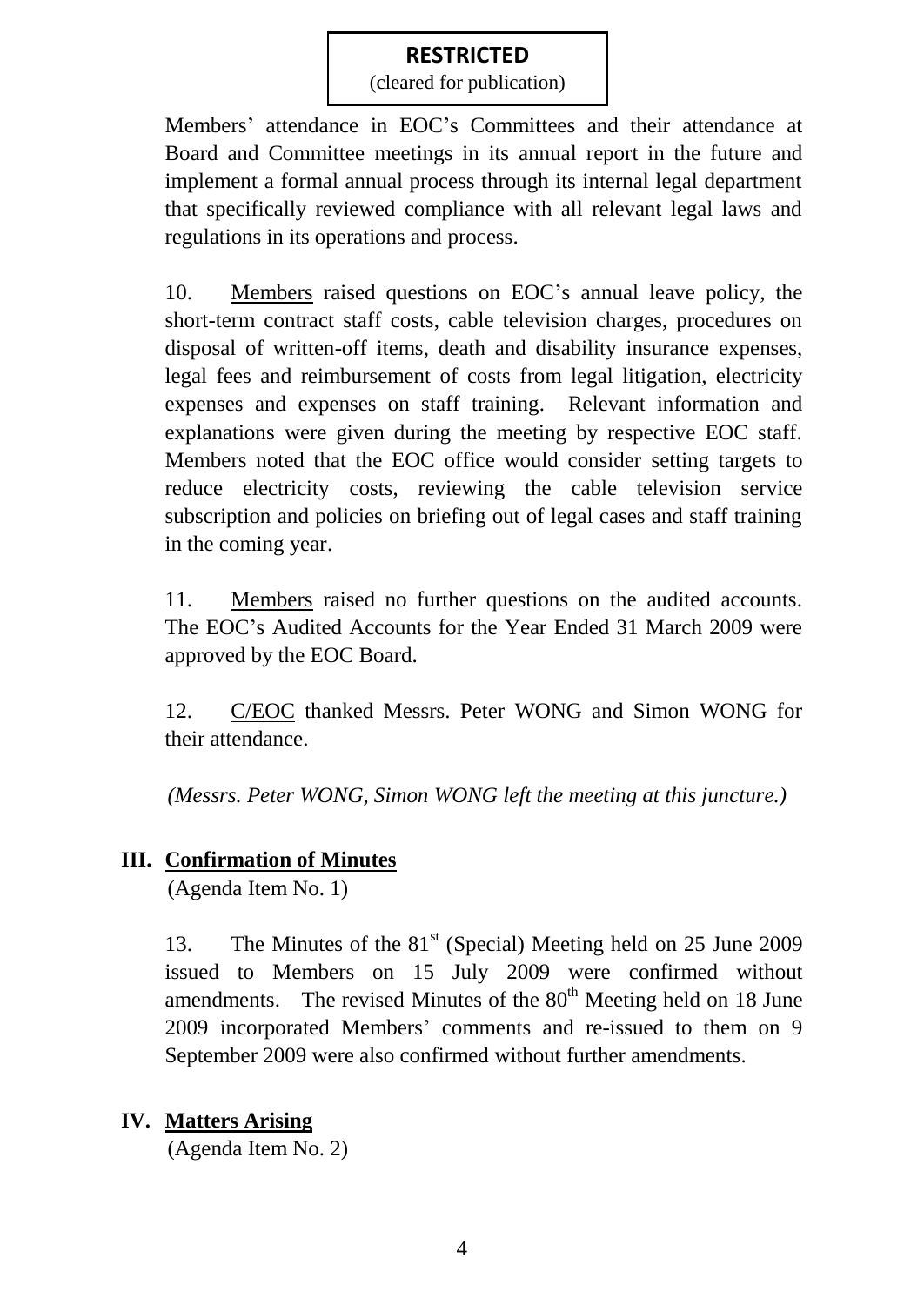(cleared for publication)

## **Separation of Posts of Chairperson and Chief Executive Officer of the Equal Opportunites Commission**

(Paragraphs 10 - 14 of Minutes of the  $80<sup>th</sup>$  Meeting)

14. One Member said that the Government had not respected the majority view of the EOC Board as expressed in the  $80<sup>th</sup>$  Meeting for a non-executive Chairperson for the EOC but continued to recruit a full-time executive Chairperson. She requested her views be recorded in the minutes of this meeting. Other Members echoed her views and they did not consider that the dinner meeting held earlier in August with the Constitutional and Mainland Affairs Bureau (CMAB) should be regarded as a formal exchange of views with the Administration on this subject.

15. Some Members were concerned that EOC's logo was used in Government's recruitment advertisement for the EOC Chairperson as this would create the wrong impression that the EOC was also involved in the recruitment process. A Member commented that the advertisement was too general and there was no requirement for the incumbent to have the ability to advance equal opportunities in Hong Kong. Moreover, given that a new Chairperson would have to be appointed, this was an appropriate opportunity to have a full and detailed discussion on splitting the posts of the Chairperson and the Chief Executive Officer. But regrettably this was not the case. Moreover, since the new Chair would have a three-year term, it would be difficult to contemplate any change after the appointment was made. She doubted the Government's determination in improving EOC's governance through reviewing its structure in the future.

16. Some Members opined that the EOC Board should have a role to play in the recruitment of EOC's Chairperson and that the independence of the EOC should be protected in the recruitment process. Given the importance of the issue and to maintain EOC's independence, a Member suggested that the issue of the Chairperson and the Chief Executive Officer/Chief Operating Officer posts should be placed at the agenda for discussion in each of the future EOC Board meetings.

*(Ms Susanna CHIU and Mr. A B NASIR joined the meeting respectively*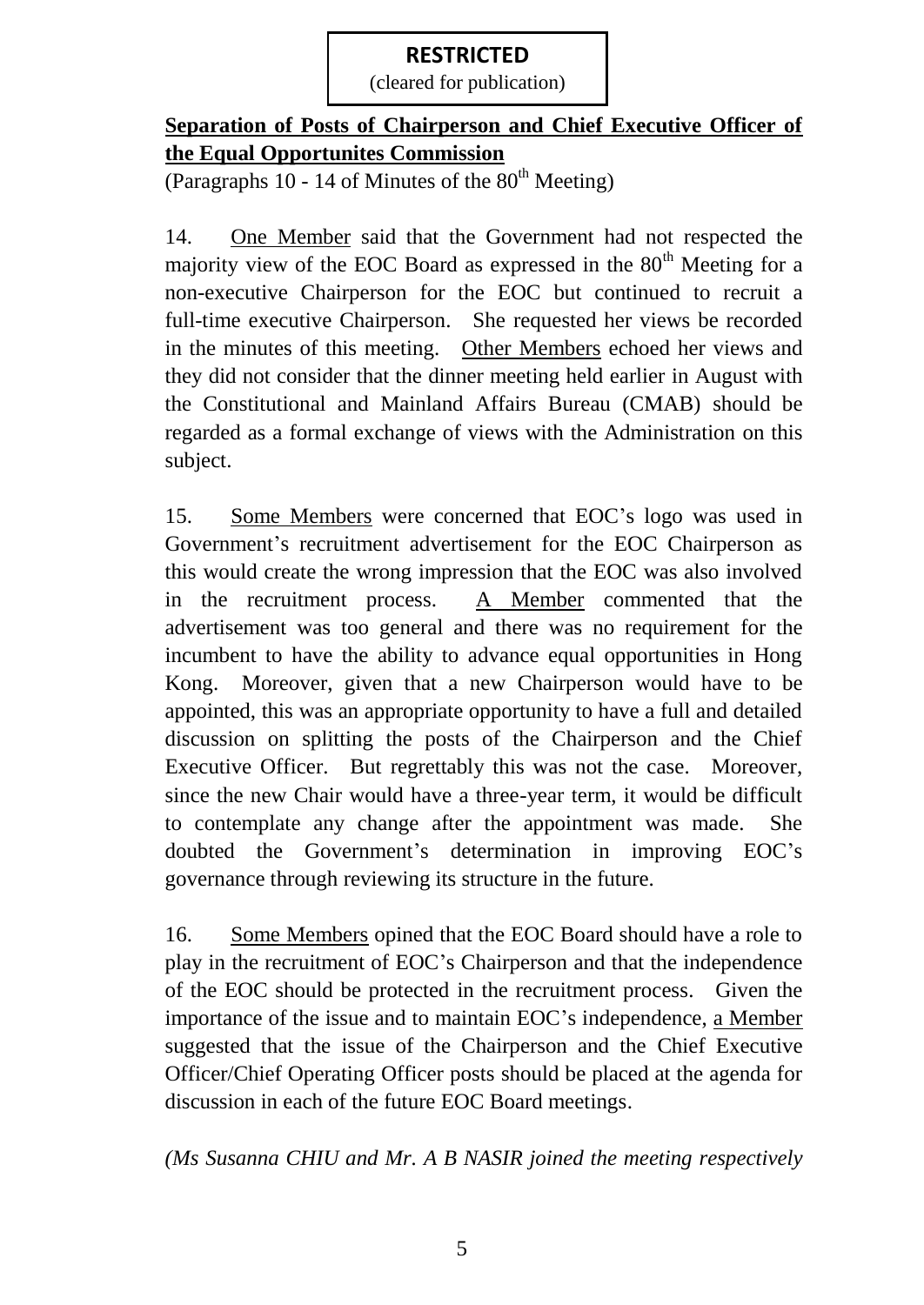(cleared for publication)

*at this juncture.)*

17. After deliberations, Members requested C/EOC to convey their views to CMAB and to invite them to formally meet with Members on this subject. Specifically, some Members wished CMAB to explain the rationale for not having a part-time, non-executive EOC Chairperson which was the view of the majority of Members, to clarify that the recruitment advertisement was not issued by EOC and the role of the EOC in the Chairperson's recruitment. It was also the view of some Members that EOC should be involved in the recruitment process. C/EOC said that Members' views on the Chairperson and the Chief Executive Officer posts expressed in the  $80<sup>th</sup>$  EOC Meeting as well as the 2<sup>nd</sup> Meeting of the Working Group on the Audit Report had been channeled to the CMAB and a meeting with their officials had been requested, and consequently the aforementioned dinner meeting was arranged in August. As explained by the Secretary for Constitutional and Mainland Affairs at the meeting, the decision was made after taking all factors into consideration. Moreover, the selection and appointment of the Chairperson was the same as that of EOC Members, being the prerogative of the Chief Executive of the Hong Kong SAR Government. He would channel Members' views expressed in this meeting to the CMAB again.

18. Other matters arising from the minutes of the last two meetings had been included under the new agenda items of this meeting.

## **V. New Agenda Items**

# **Update on Progress of Formal Investigation on Accessibility in Certain Publicly Accessible Premises**

(Agenda Item No. 3)

19. D(Ops) provided a verbal update on the latest progress of the Formal Investigation on Accessibility in Certain Publicly Accessible Premises (Formal Investigation). He said that major disability groups and the Commissioner for Rehabilitation were briefed on the draft recommendations to be included in the Formal Investigation report. The Commissioner for Rehabilitation had provided views for future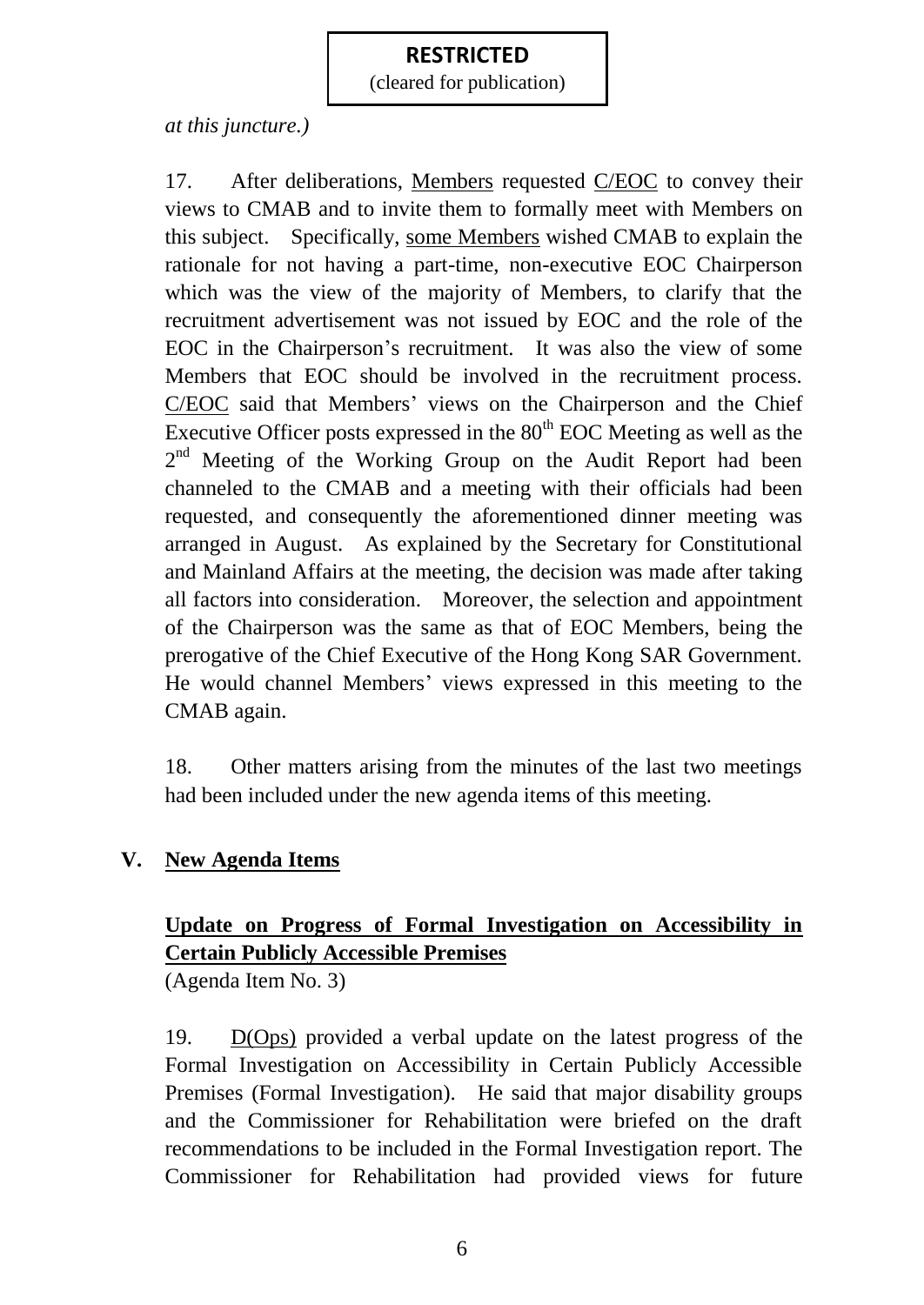(cleared for publication)

improvements on accessibility. The draft final report on the Formal Investigation would be ready for Members' advice after an overall review.

20. In response to a Member's question of ways to publicize the findings of the Formal Investigation to the public to achieve maximum impact, D(Ops) said that a press conference would be arranged to attract more media attention when the findings were released.

21. C/EOC thanked Mrs. CHONG WONG Chor-sar, Ms Garling WONG and Dr John TSE for their guidance and participation in the Working Group of the Formal Investigation and the preparation of the investigation report.

*(In view that some Members might need to be excused earlier, the Meeting proceeded to consider Agenda Items 7 & 9 and 8 which required Members' advice.)*

# **Follow-up Actions on the Value for Money Audit on EOC and Engagement of External Auditor**

(EOC Papers No. 18 & 20/2009; Agenda Items No. 7 & 9)

22. DPA briefed Members the major updates on implementing the Audit recommendations as contained in EOC Paper No. 18/2009. Members noted that the great majority of the recommendations had been implemented and reported to the Working Group on the Audit Report (Working Group), revised office policies and procedures had been endorsed by the Working Group (vide points 3.10, 4.17(b), 5.15, 6.4, 6.28, 6.34 and 7.10 of the Appendix to EOC Paper No. 18/2009). Additionally, there were several proposals in response to the Audit recommendations and CMAB's suggestions which required Members' consideration at this meeting.

23. With regard to the proposals requiring Members' consideration at this meeting, which included procedures in relation to Cancellation of Meetings (vide point 2.30(f) of the Appendix to EOC Paper No. 18/2009) and the Life Insurance Coverage for the Chairperson (vide point 7.7 and Annex of the Appendix to EOC Paper No. 18/2009), Members'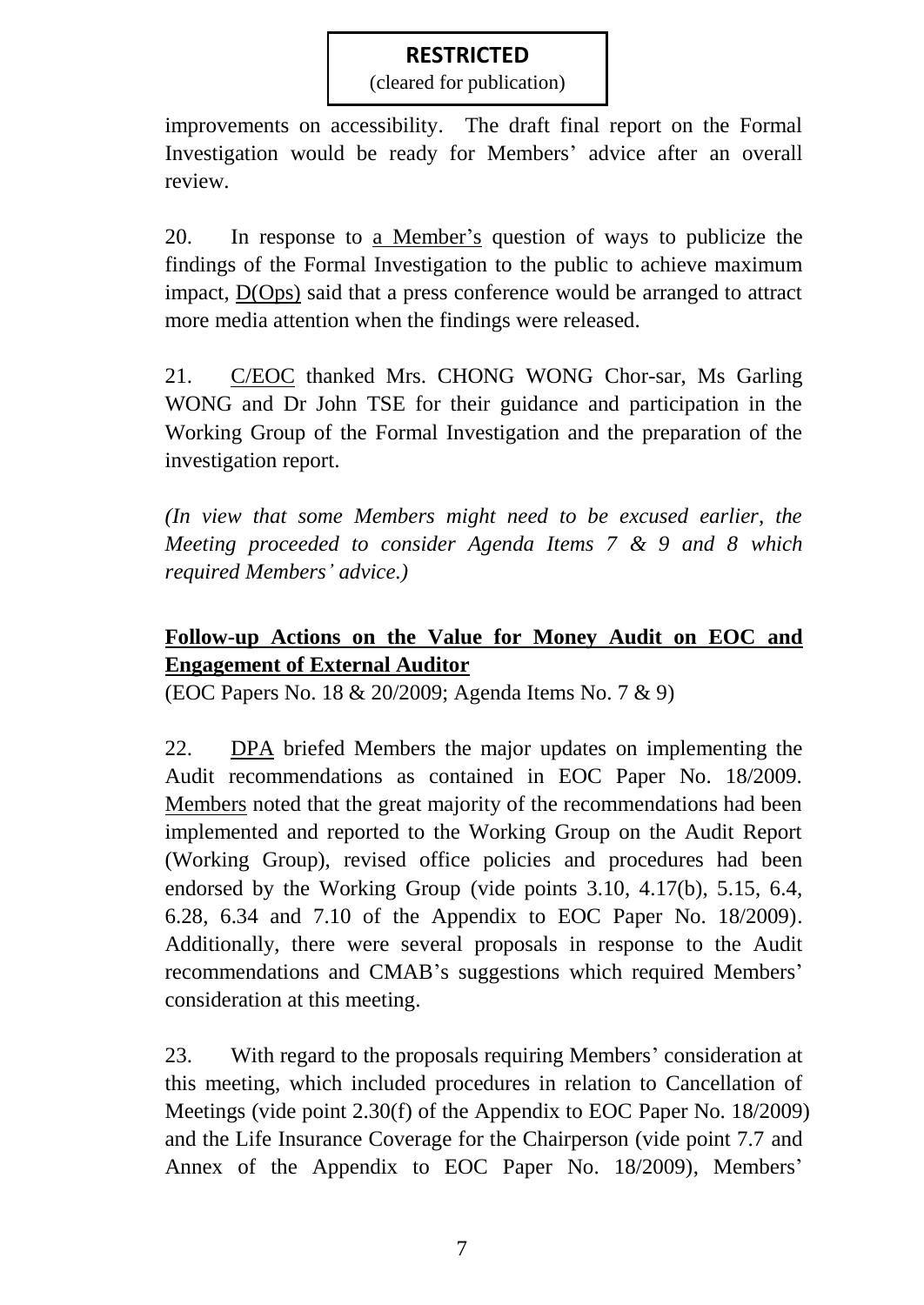(cleared for publication)

endorsement on both proposals was given after extensive discussions. The endorsement on the proposed procedures in relation to Cancellation of Meetings was given by all Members present whereas endorsement on seeking retrospective approval from the Administration for the provision of life insurance benefits to both the present and previous Chairpersons of the EOC was given by all Members present other than one abstention. The EOC office would follow up with CMAB on the insurance issue accordingly.

# *(Mr Tim LUI and Ms Maggie CHAN left the meeting respectively at this juncture.)*

24. On issues requiring further discussions with the CMAB, which included finalizing the proposed amendments to the Memorandum of Administrative Arrangements (MAA) (vide point 2.38 of the Appendix to EOC Paper No. 18/2009) and developing more performance targets/indicators to measure outcome and productivity of the EOC (vide point 8.6 of the Appendix to EOC Paper No. 18/2009), Members were informed that the proposed amendments to the MAA endorsed by the A&FC had been discussed with the CMAB and since signed by the EOC on 11 September 2009. For the inclusion of more performance targets/indicators, Members discussed the 3 new performance indicators proposed by the EOC office. Some Members raised questions on using "the percentage of complaints settled through conciliation" as one of the indicators on EOC's performance and productivity because the settling of complaints through conciliation could be out of EOC's control. Other Members commented that conciliation statistics could be a useful pointer for continuous improvement. Members were informed that statistics related to successful conciliation or otherwise was readily available in EOC's system. Members noted that CMAB also suggested other indicators and further discussions were needed with CMAB. Members would be posted of developments.

# *(Mr. LEE Luen-fai and Dr. John TSE left the meeting respectively at this juncture.)*

25. On CMAB's suggestion for the EOC to commission an external auditor, preferably with a management consultancy arm, to examine its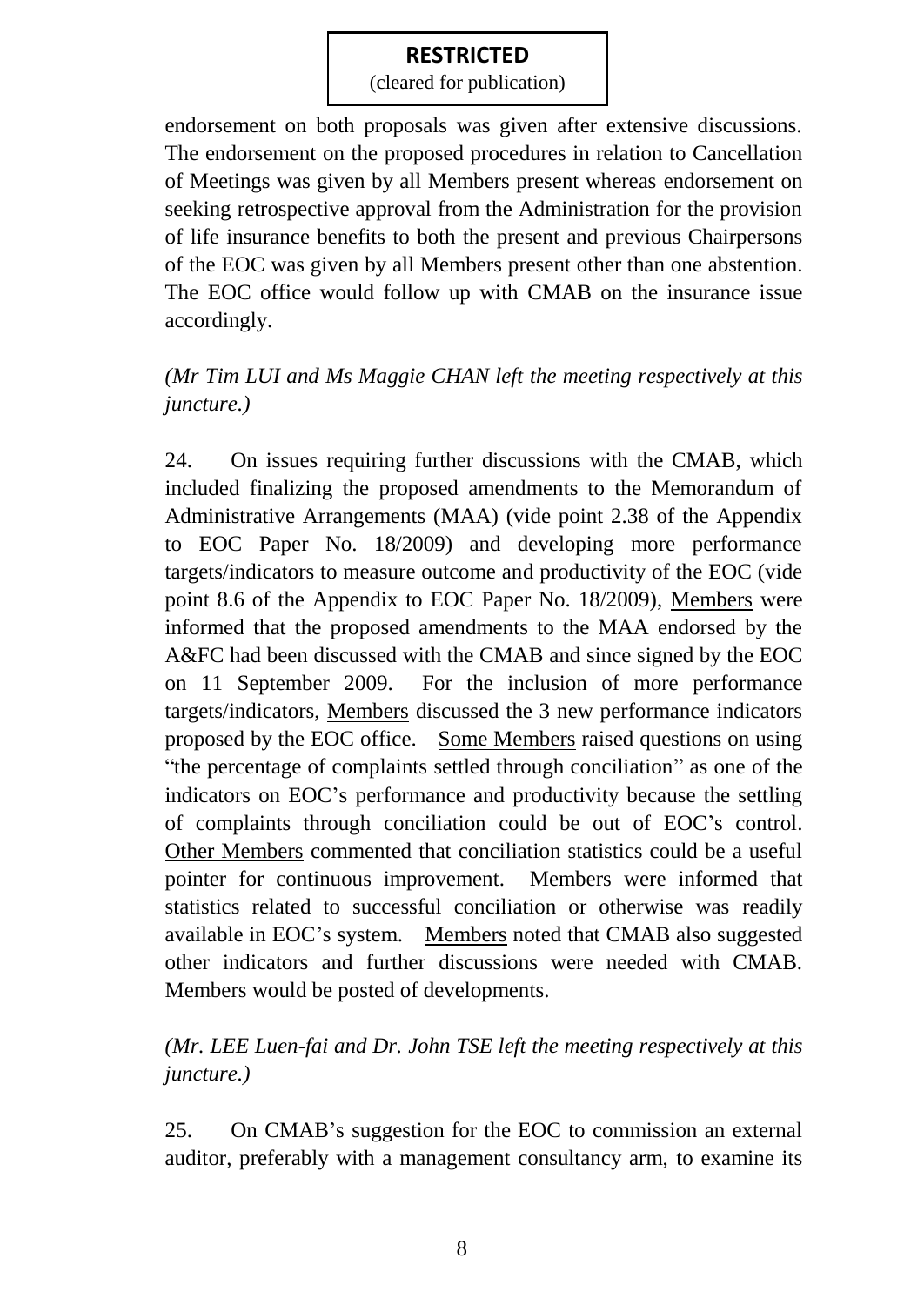(cleared for publication)

various procedures and practices for further improvements to be made to ensure that the recommendations and suggestions of the Audit Report and those of the Public Accounts Committee (PAC) report would be implemented, incorporated into and regularized as part of the governance and administration arrangements of the EOC, Members noted that the Working Group on the Audit Report and the A&FC had considered and supported the suggestion.

26. The Convenor of the A&FC supplemented that CMAB's suggestion was supported because it served a practical purpose and it also met the expectation of the public. She reminded that clarification and confirmation with the CMAB would be required in regard to their stated preference of commissioning an external auditor with a "management consulting arm", to be interpreted as one with "management consulting expertise" instead as there were not many accounting/audit firms which had such a branch or division.

27. DPA informed that comments from CMAB would also be sought on the Audit Brief which contained information on the terms of reference, scope of study and the project deliverables before undertaking the Audit.

28. Members raised no further questions and endorsed EOC Paper No. 18/2009 and EOC Paper No. 20/2009.

29. C/EOC thanked Ms Susanna CHIU and other Members of the Working Group and the A&FC for their valuable time and efforts rendered to consider the various follow-up actions on the Audit Report, including reviewing the revised office policies, procedures and guidelines.

*(Mr. Saeed UDDIN left the meeting at this juncture.)*

**Revised Terms of Reference of the Legal and Complaints Committee** (EOC Paper No. 19/2009; Agenda Item No. 8)

30. CLC informed Members that EOC Paper No. 19/2009 proposed amendments to the terms of reference of the Legal and Complaints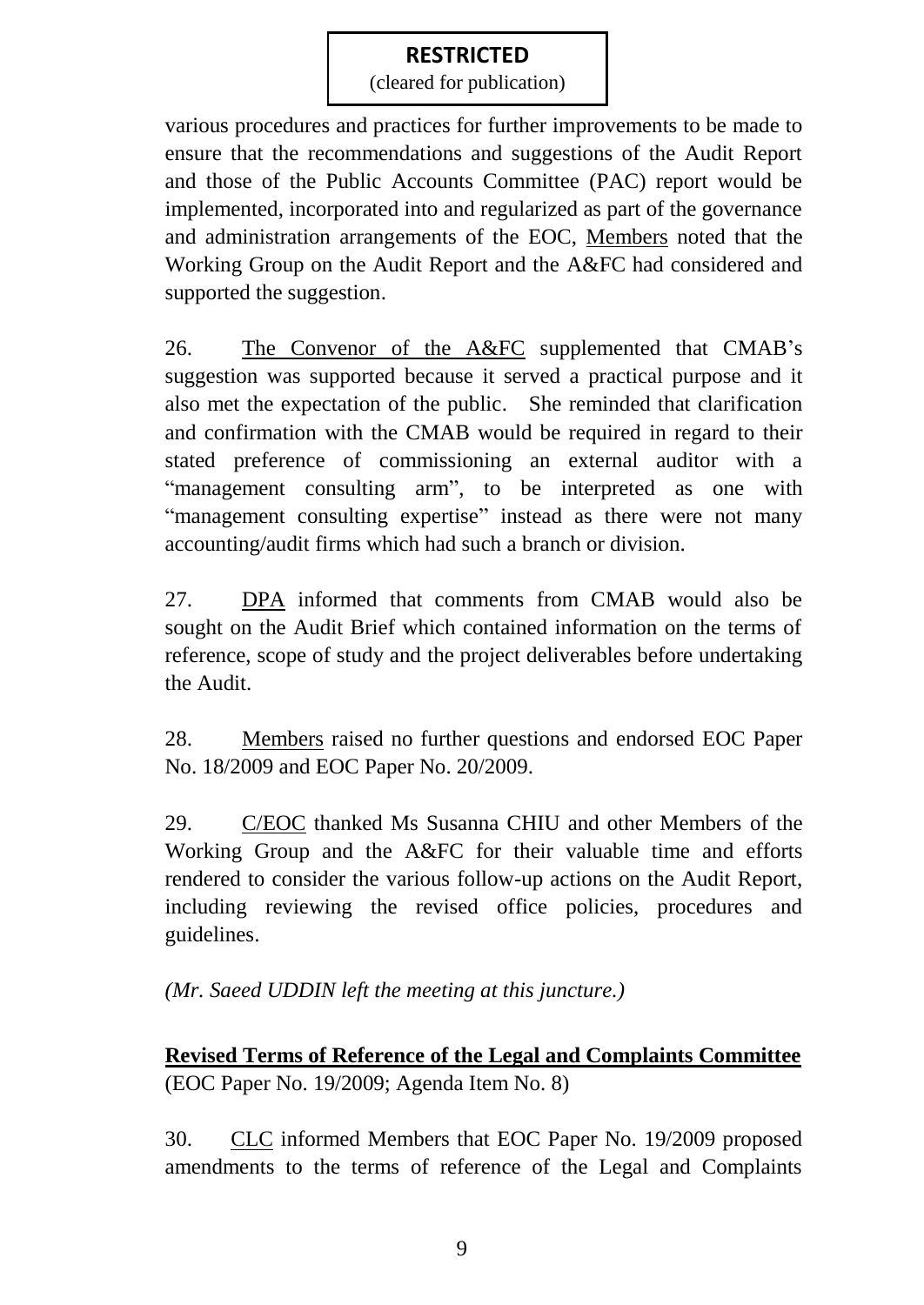(cleared for publication)

Committee (LCC) in light of the enactment of the Race Discrimination Ordinance (RDO) to reflect the functions of the LCC under the RDO. Members noted that the proposed amendments had been endorsed by the LCC on 17 August 2009.

31. Members approved the revised terms of reference of the LCC as contained in EOC Paper No. 19/2009.

## **Six Monthly Review of EOC's Work (January – June 2009)**

(EOC Paper No. 15/2009; Agenda Item No. 4)

32. EOC Paper No. 15/2009 provided a statistical presentation of the work of the Commission, as well as major work / project progress and court actions undertaken between January and June 2009. With regard to the work of the Operations Division on giving advice to enquires on potential breaches of the RDO before the law came into effect (vide Annex 2 of EOC Paper No. 15/2009), a Member requested information on the nature of the enquiries and specific advice given for reference. D(Ops) would provide the information accordingly.

33. On EOC's Policy, Advisory and Research work, Members noted that EOC had been invited by the Labour Department to participate in a series of consultation sessions to assess the impact of the proposed statutory minimum wage (SMW) on PWDs as well as Foreign Domestic Helpers. The meeting was informed that relevant provisions of the DDO and the RDO had been explained to assist the government officials to consider the way forward for the proposed SMW scheme to ensure equal employment opportunity for all. EOC was given to understand that the government had sought advice from senior counsel on this subject to ensure compliance under various legislation as well as the human rights and basic laws.

34. Members noted that there was a marked increase in EOC's workload in the first half of 2009 particularly on enquiries received, complaints and legal assistance cases. Members were informed that additional manpower would be required to deal with the increasing workload and the EOC office also needed to sort out additional office space to accommodate more staff. This might involve redesigning the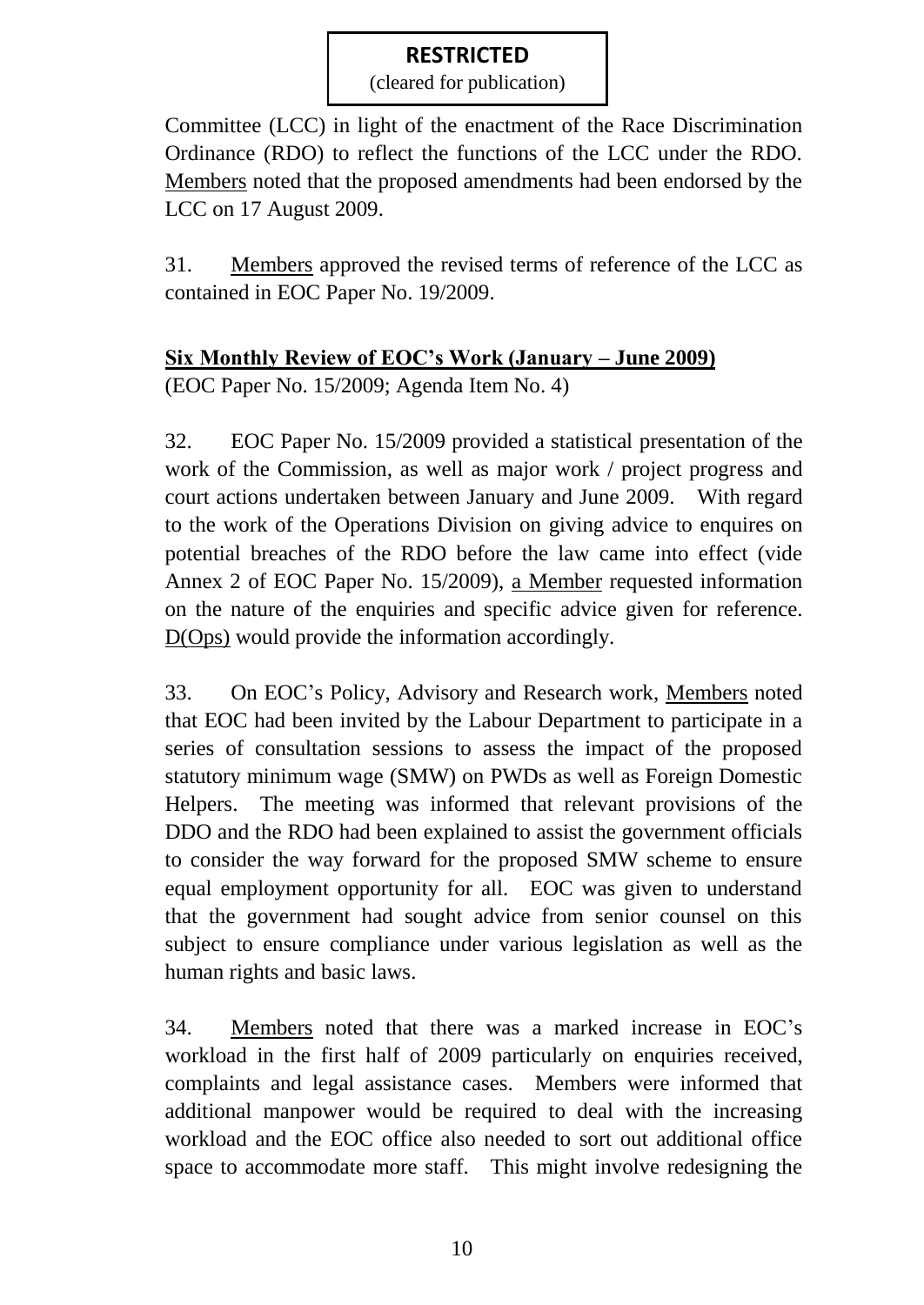(cleared for publication)

office which was now under consideration.

35. Members noted EOC Paper No. 15/2009.

# **Reports of the Legal & Complaints Committee, Community Participation & Publicity Committee, Public Education & Research Committee and Administration & Finance Committee**

(EOC Paper No. 16/2009; Agenda Item No. 5)

36. Members noted EOC Paper No. 16/2009.

# **VI. Any Other Business**

# **Day Camp for EOC Members and Co-opted Members**

37. C/EOC reminded Members that the Day Camp for Members and Co-opted Members to consider EOC's public education, research, publicity and community participation directions and strategies was scheduled for 19 September 2009 (a.m.) at the EOC office. The relevant information paper had been issued to Members at this meeting. A Member said that she was unable to attend the Day Camp due to other prior engagements, but she hoped the Day Camp could consider issues on sex discrimination against women in the workplace, race discrimination by white people against Asians and local Chinese and strategies to promote equal opportunities for youths and students by having equal opportunities topics included in the Liberal Studies of the secondary school cirricumlum.

# **Printing of Documents and Papers on Both Sides**

38. To be environmentally friendly and save resources, the meeting agreed to print all board/committee papers and documents on both sides whenever practicable.

# **Opening of EOC Board Meeting and Showing of Members' Names in the Minutes of Meeting**